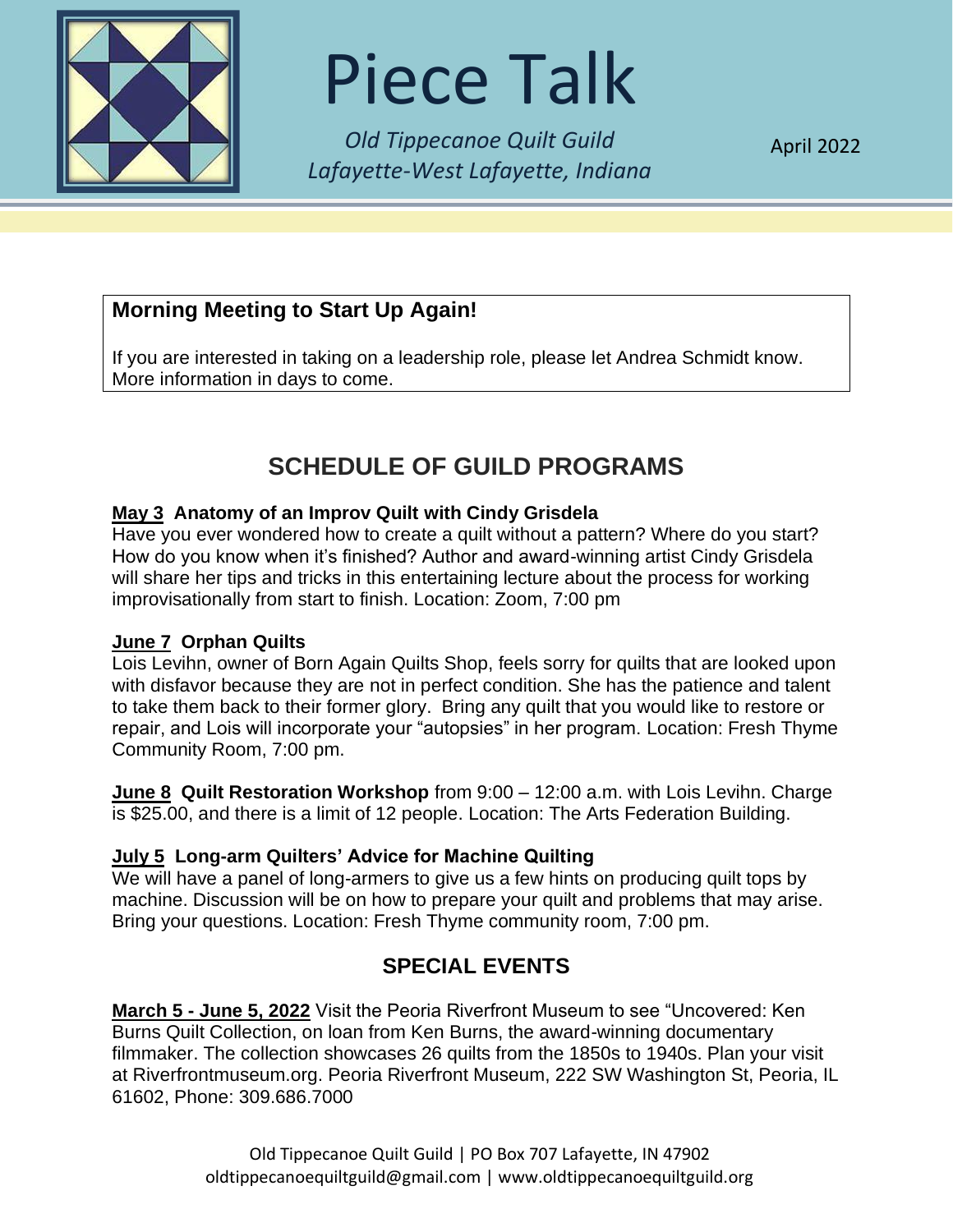**Sept. 8-10, 2022** The Great Wisconsin Quilt Show. Exhibition Hall at the Alliant Energy Center, 1919 Alliance Energy Center Way, Madison, Wisconsin. Visit the website at quiltshow.com.





## **Theme – A Day in the Life of Sunbonnet Sue**

**2022 Quilt Challenge**

Sue and her friends, like Overall Bill, have been known by many names. She, along with her pets and friends, have been depicted working, playing, going to school, vacationing, enjoying the holidays, and sometimes getting into trouble. Let your imagination place Sue and possibly a few friends and/or a pet on a quilt square and stitch them up to display.

Each OTQG Member is eligible to enter one quilt for the challenge. Any technique can be used such as piecework, applique, photo transfer, embroidery, collage, etc. Your imagination is your guide. Quilt must have 3 layers (backing, batting, top) held together with quilting or tying. Quilt should have a finished edge: either a binding or a facing. Quilt should be a maximum size of 24 x 24 inches. Quilts can be smaller but no less than 12 inches square. The quilt needs a sleeve for hanging and a label on the back.

Quilts need to be finished by the day of the quilt show, but the quilter needs to fill out a registration form when it becomes available. This will allow us to plan the display.

# **Quilt Show Primer**

Our next quilt show is coming up **September 17, 2022, at Central Presbyterian Church**. Let's review what members can do to help make our show a success.

--**Make quilts!!** No quilts = no show! We hang all members' quilts and like to have something from everyone if possible. All quilts need a sleeve at least 3" wide attached to the back by sewing or pinning. We have less space than in past shows and may not be able to show all the quilts you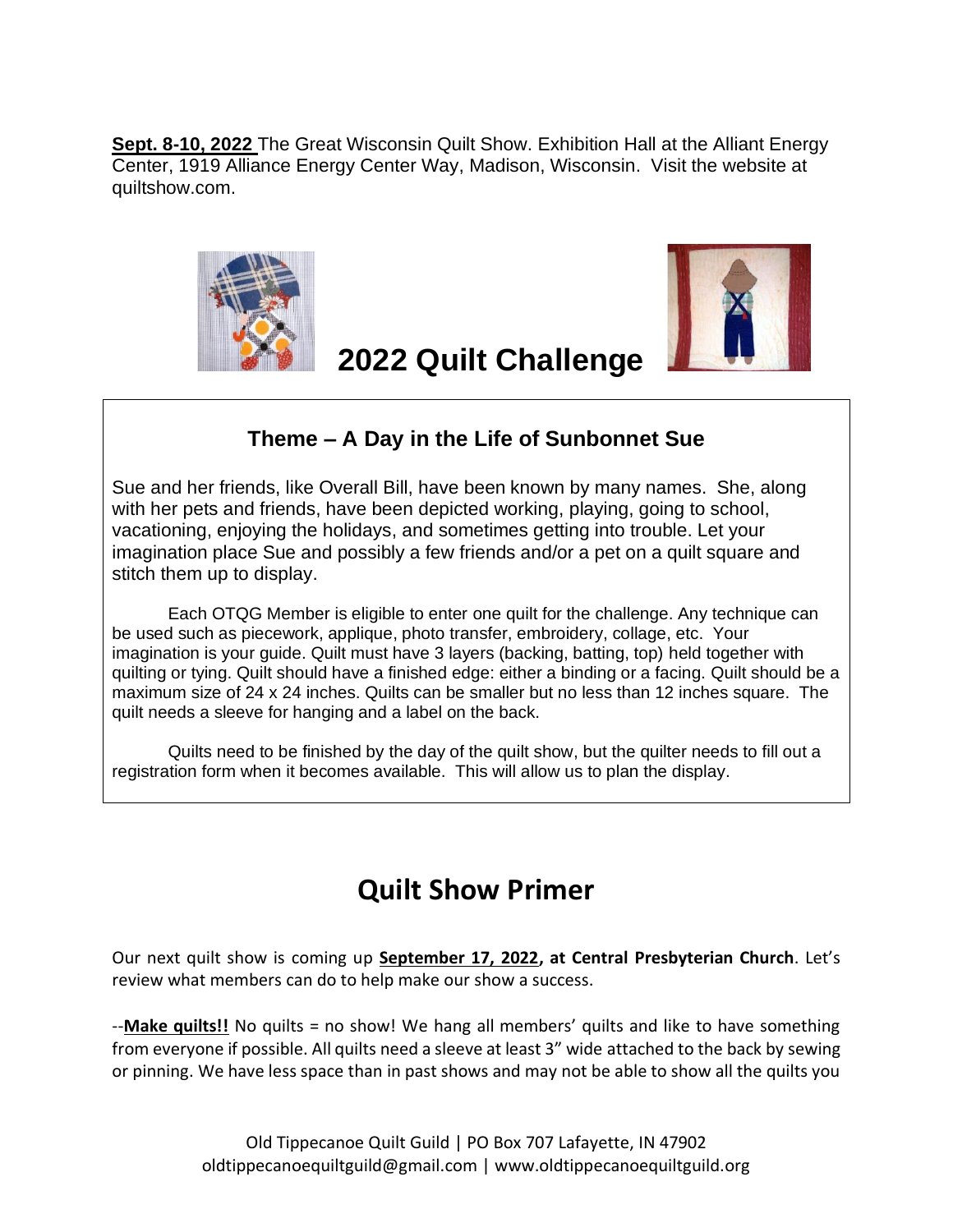want to show. We are working on some other ways to show all these beautiful quilts. If you have done a challenge quilt, a temperature quilt or guild Block of the Month, these will be hung.

--**Sell tickets** to our raffle quilt-this can be a big moneymaker for us, but we need all members to sell! See the quilt at the January meeting! Tickets will be available soon.

--**Work on a committee** for the show. Here is rundown of what you can do. Some jobs are dayof-show jobs, and some last a little longer. ALL members' help is needed for a successful show!

- Plan to help set up the show and take it down-we need lots of help for this!!
- Raffle Quilt-volunteers to sell tickets at the show.
- Publicity- This committee sends notices to nearby guilds, quilt magazines, quilting websites, and quilt shops. They also produce a poster to distribute and anything else they think will promote the show. Contacts with the newspapers and TV and radio stations are desirable as well. **NEED A CHAIRPERSON!**
- Vendor Mall- Needed are people to help at set up and during the show, acting as helpers and hostesses for the vendors.
- Hospitality- Volunteer to be a white glove hostess.
- Quilt Registration- Help register the quilts during set up and return the quilts at takedown.
- Admissions- Volunteer to staff the admission tables the day of the show. **NEED A CHAIRPERSON!**

Trading Post- Donate your extra fabric, patterns, books, sewing related treasures. This is a very successful part of the show. Help set up the Trading Post the night before the show or staff the checkout table during the show. Diane Stott has volunteered to take charge of the Trading Post. Thank you, Diane! She will take donations ahead of time.

Sign-up sheets will be available starting in April. Save the date of September 16-17, 2022 to help make this the best show yet! Contact Andrea Schmidt, 449-4123, with questions or to volunteer.

## **SERVICE PROJECTS**

#### Quilts for Kids

In 2021, Quilts for Kids delivered 1690 quilts, 748 pillowcases, 110 burp cloths, 93 fleece throws,12 bibs, and 9 stockings to children in hospitals, child services, disaster situations, and anywhere else children were in need.

**What you can do:** Quilts can be baby size to twin-size. Pillowcases are also accepted. They prefer that the quilts are finished. Machine quilting and machine binding are required. Contact person: Barbara Tourney, 765-414-1432, [Btourney1@gmail.com,](mailto:Btourney1@gmail.com) [www.quiltsforkids.org.](http://www.quiltsforkids.org/) Meets second Saturdays at Christ United Methodist Church, 3610 S. 18th Street.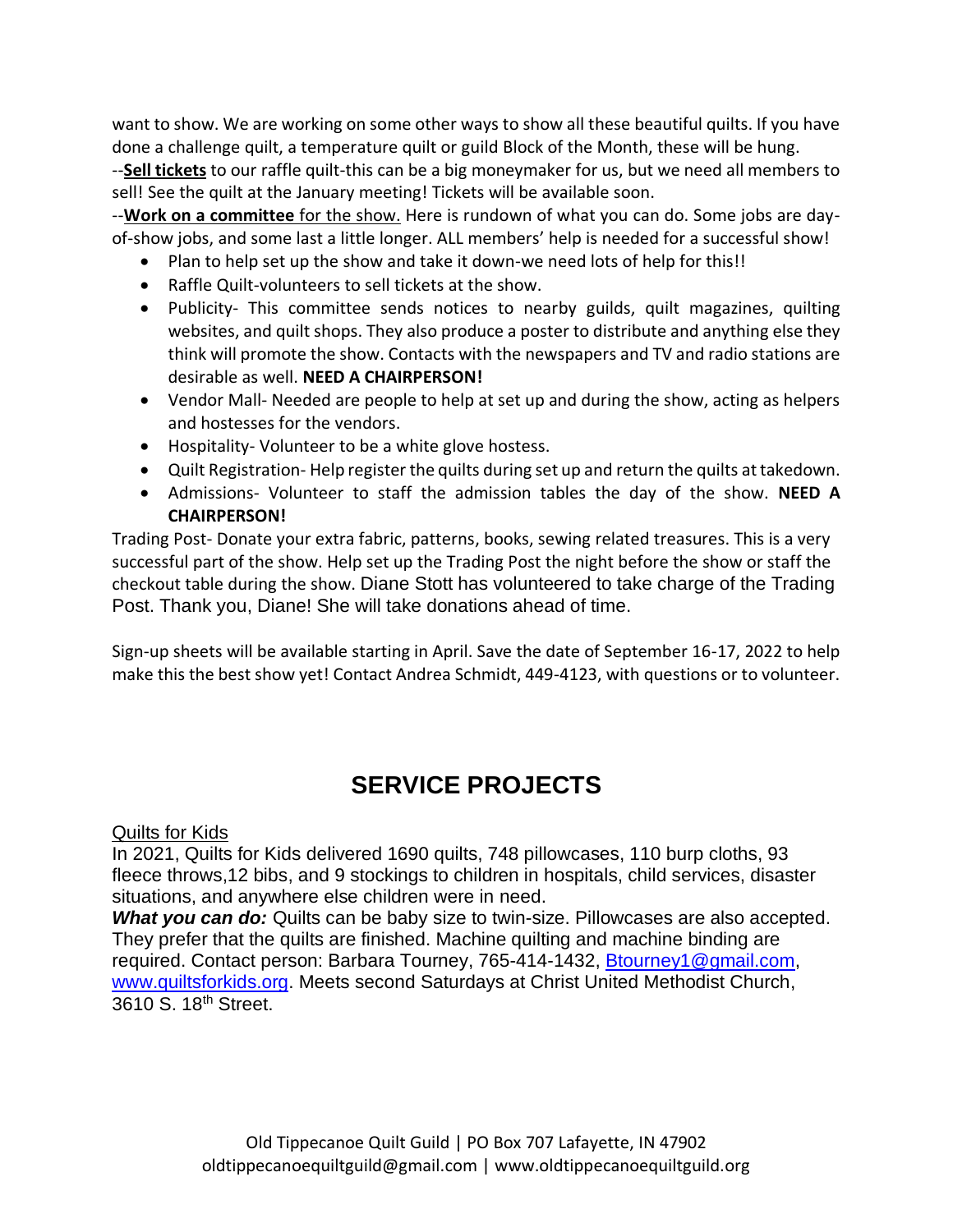#### YWCA Domestic Abuse Shelter

We make quilts of varying sizes for the shelter to give to families when they leave. **What you can do:** donate tops we can finish, donate finished quilts, donate batting or fabric, or come help on workdays to layer, turn, tie, or machine quilt, bind, and label the quilts. The guild donates batting for these quilts. Size: at least 35x50 inches. Currently not meeting in person, but tops, quilts, and donated supplies can be dropped off to Andrea. We need backings! Contact person: Andrea Schmidt, 765-449-4123. [andrea\\_schmidt\\_220@comcast.net.](mailto:andrea_schmidt_220@comcast.net)

#### NICU Quilts

We make 30-36" square quilts for babies in the Neonatal Intensive Care Unit (NICU) at both area hospitals. These quilts are any pattern and backed with flannel. We also make yarn hats for preemies.

**What you can do:** donate finished quilts or tops, donate flannel, or come to help make the quilts. The guild donates batting for these quilts.

Size: 30" square to 36" square. Flannel backing. No invisible thread. Binding must be machine stitched down; no handwork.

Workdays: First and third Mondays at Immanuel United Church of Christ, 1526 S. 18<sup>th</sup> Street, Lafayette, 9:30 am to 2:00 pm. Contact person: Carol Baker, 765-413-8954.

#### Quilts of Valor (QOV)

This is a national program. Quilters make lap quilts in patriotic colors to be given to military veterans in recognition of their service.

**What you can do:** Make a quilt using red, white, and blue fabrics in any pattern and style. No florals, please. Preferred size is 60x72", but smaller quilts are considered. Give the quilt to the guild for distribution or donate it yourself to a friend or family member. If you donate it yourself, please let the QOV coordinator know. The guild donates batting for these quilts. Contact person: Vicki Schmidt, 765-491-2150. [vicki.schmidt50@gmail.com.](mailto:vicki.schmidt50@gmail.com)

#### Cat Bags

We make pillowcase-sized bags to hold scraps of fabric and batting that make cozy beds for cats. We give them to various cat rescue organizations to use in their cat cages. They also give to the beds to the new owners when the cats are adopted. *What you can do:* Make a bag out of any non-double-knit fabric, 18-20" wide to 24-28" long. Fill it with scraps until it is about three quarters full, then sew it shut. Bring it to any meeting, and it will be donated, or take it to the shelter or vet's office and report to the guild.Contact person: Andrea Schmidt, 765-449-4123. [andrea\\_schmidt\\_220@comcast.net.](mailto:andrea_schmidt_220@comcast.net)

#### Quilters United

Makes quilts for children in need.

*What you can do:* Quilts can be baby size to twin-size. Pillowcases are also accepted. They prefer that the quilts are finished. Machine quilting and machine binding are required. Contact person: Cathy Case, 765-337-6454. Meets second Saturdays at Bethany Presbyterian Church.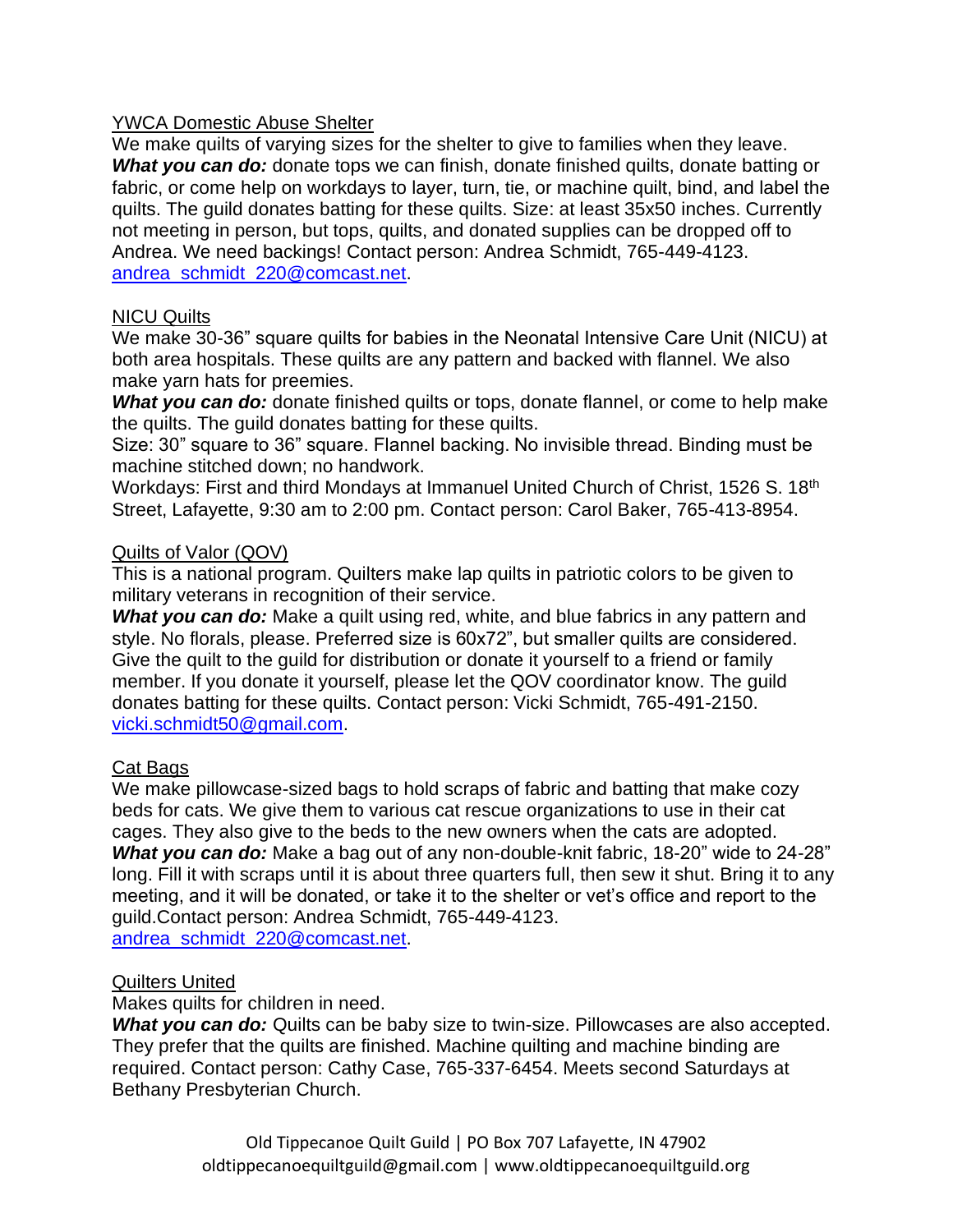#### **QUILT GUILD MEMBERS WITH LONG ARM QUILTING BUSINESSES**

Julie Herber, [simplylovequilting@gmail.com,](mailto:simplylovequilting@gmail.com) 765-237-9367 Amy Martin, [peacefulquilts@gmail.com,](mailto:peacefulquilts@gmail.com) 765-205-2746 Ruthie Wasmuth, [www.ruthiesquilting.com,](http://www.ruthiesquilting.com/) 765-714-4292, 1000 Sagamore Pkwy. North, Ste. 202

#### **BATTING**

Did you know that the Guild sells batting? We can order single packages of Quilter's Dream Batting if you would like to purchase some for personal use through the guild. Call Andrea Schmidt at 765-449-4123 or email the guild address ([oldtippecanoequiltguild@gmail.com](mailto:oldtippecanoequiltguild@gmail.com)) for purchase! If you are making a quilt for the Women's Shelter, NICU, or Quilts of Valor, Low Loft batting is free

#### **OFFICERS and COORDINATORS**

President: Andrea Schmidt Vice President: Barbara Tourney Secretary: Shelley Woloshuk Treasurer: Jan Overton Program Coordinator: Vicki Schmidt Newsletter Editor: Marianne Blickenstaff